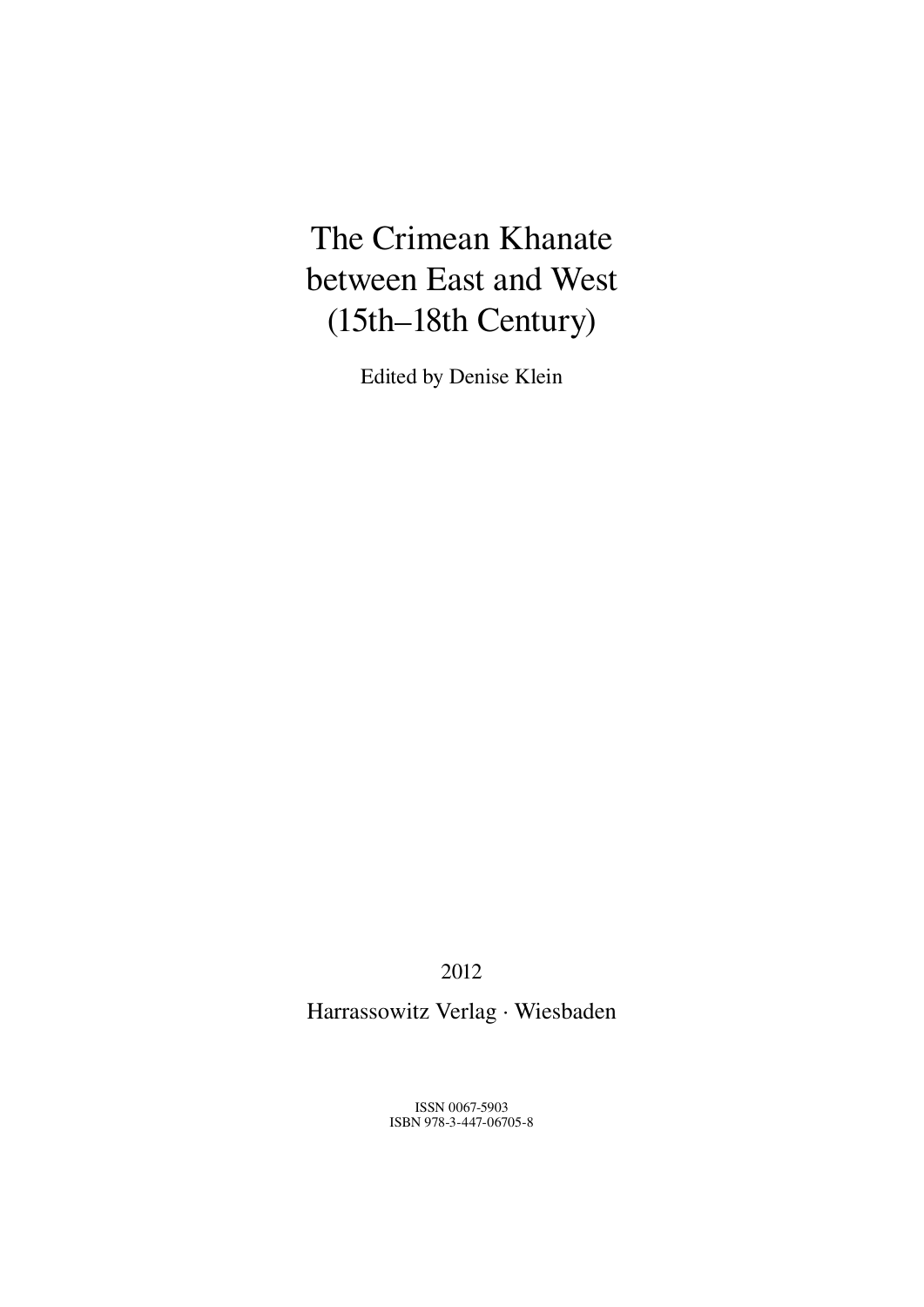## Contents

|                                                                                                                                           | 3  |
|-------------------------------------------------------------------------------------------------------------------------------------------|----|
| PART I                                                                                                                                    |    |
| THE STEPPE LEGACY                                                                                                                         |    |
| István Vásáry<br>The Crimean Khanate and the Great Horde (1440s-1500s): A Fight for Primacy                                               | 13 |
| Mária Ivanics<br>Die Şirin. Abstammung und Aufstieg einer Sippe in der Steppe                                                             | 27 |
| <b>PART II</b><br>BETWEEN EASTERN EUROPE AND THE OTTOMANS                                                                                 |    |
| Dariusz Kołodziejczyk<br>Das Krimkhanat als Gleichgewichtsfaktor in Osteuropa (17.–18. Jahrhundert)                                       | 47 |
| Kirill Kočegarov<br>The Moscow Uprising of 1682: Relations between Russia, the Crimean<br>Khanate, and the Polish-Lithuanian Commonwealth | 59 |
| Sándor Papp<br>Die Inaugurationen der Krimkhane durch die Hohe Pforte (16.–18. Jahrhundert)                                               | 75 |
| Gáspár Katkó<br>The Redemption of the Transylvanian Army Captured by the Crimean Tatars                                                   | 91 |
| <b>PART III</b>                                                                                                                           |    |
| $0.0$ $0.0$                                                                                                                               |    |

# SOCIETY AND CULTURE

| Natalia Królikowska<br>Crimean Crime Stories: Cases of Homicide and Bodily Harm during the Reign |  |
|--------------------------------------------------------------------------------------------------|--|
| Denise Klein<br>Tatar and Ottoman History Writing: The Case of the Nogay Rebellion               |  |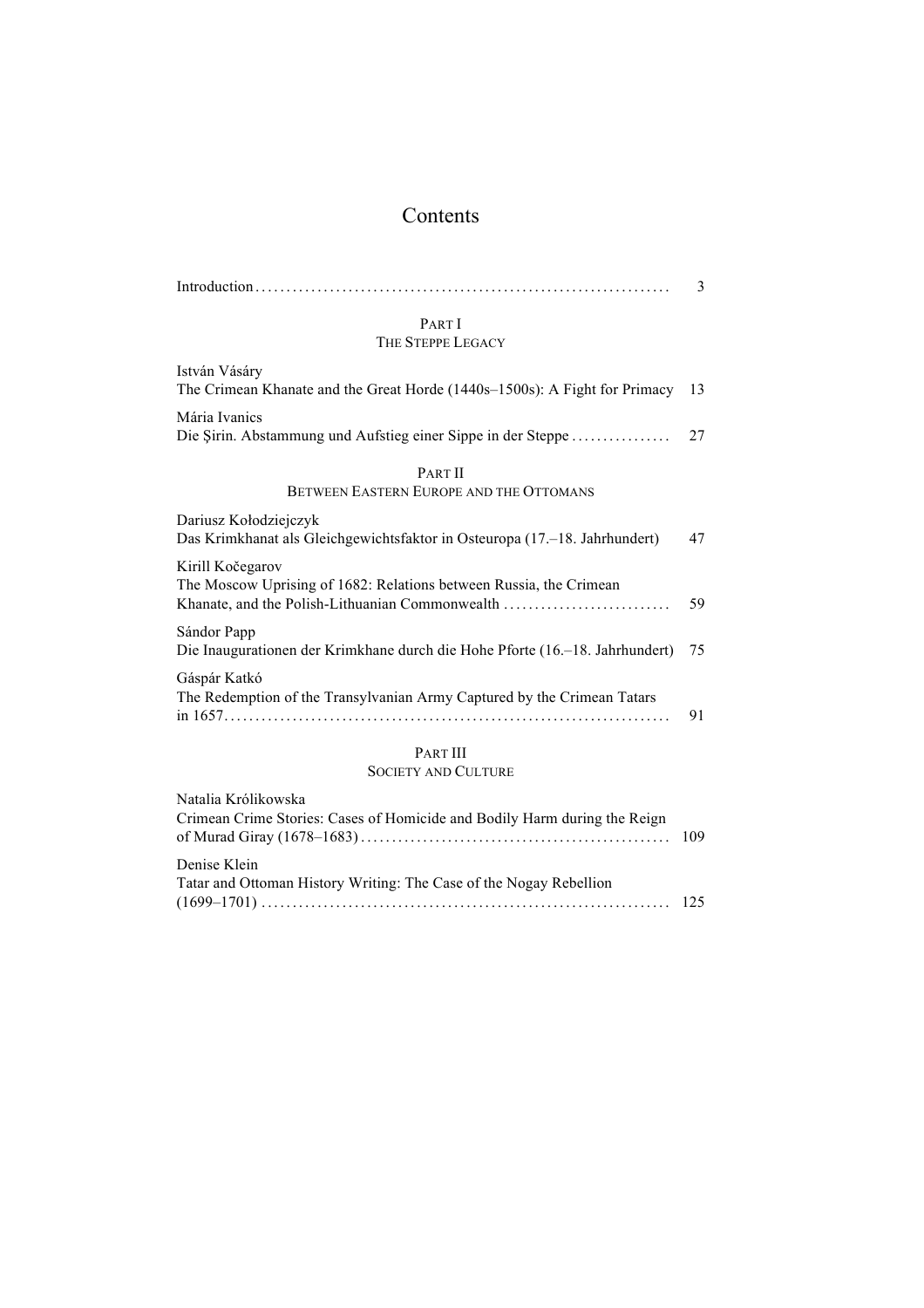## 2 Contents

## PART IV VIEWS ON CRIMEA

| Stefan Albrecht<br>Die Tartariae descriptio des Martinus Broniovius. Entstehung und Wirkung        |     |
|----------------------------------------------------------------------------------------------------|-----|
| Mikhail Kizilov<br><i>Noord en Oost Tartarye</i> by Nicolaes Witsen: The First Chrestomathy on the |     |
| Christoph Augustynowicz<br>Begegnung und Zeremonial. Das Bild der Krimtataren bei Balthasar        |     |
| Kerstin S. Jobst<br>Vision und Regime. Die ersten Jahrzehnte russischer Krimherrschaft             | 211 |
|                                                                                                    | 229 |
|                                                                                                    |     |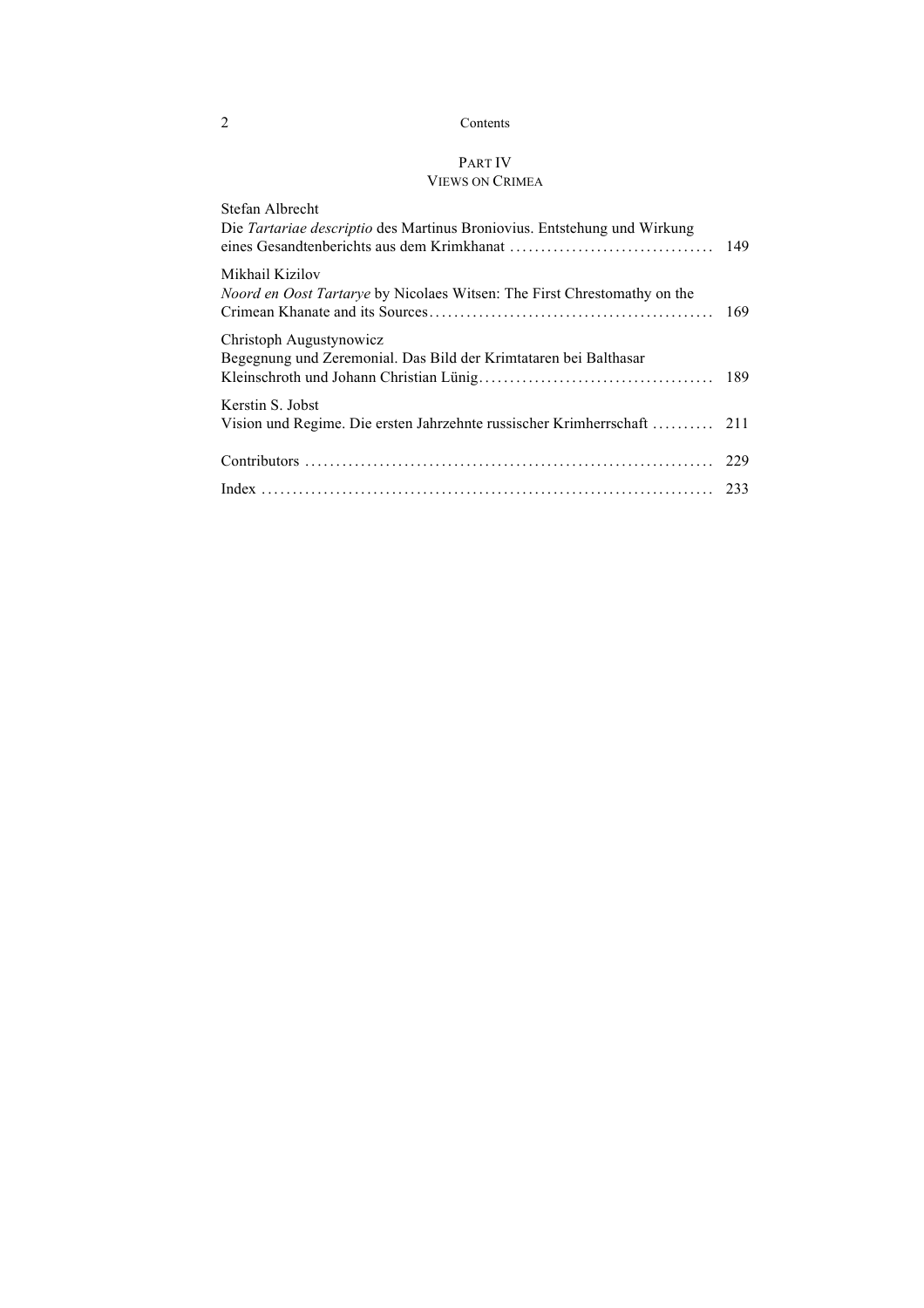## Introduction

## Denise Klein

This volume presents a collection of studies exploring the politics, society, and culture of the Crimean Khanate, as well as the khanate's place within early modern Europe. Most of the contributions were originally presented in the spring of 2008 at a conference in Munich, at which scholars from a variety of backgrounds and specializations discussed this often-neglected region of Eastern Europe. A descendant of the steppe empires, the Crimean Khanate was a semi-autonomous polity under Ottoman suzerainty and a player in its own right within Eastern Europe. Featuring hybrid forms of political and social organization, the khanate was home to a society of exceptional cultural diversity.

Among the khanate's most interesting characteristics is its peculiar political organization. As heir to the empire of the 'greatest ruler of the East,' Genghis Khan, the Crimean Khanate retained steppe institutions and practices throughout its existence. In particular, the khans' political authority was limited by the most powerful elements in society, the Tatar tribes, who chose the khans in the *kurultay* and constantly forced them to negotiate their policies.<sup>1</sup> Nevertheless, little is known about the steppe legacy of the Crimean Khanate and how it was transformed by the incorporation of forms of political and social organization borrowed from the Ottomans. Tatar customary law (*yasa*, *töre*), for instance, coexisted with sharia law and Ottoman state law (*ḳānūn*), while the khanate's governmental structures and institutions often followed the Ottoman model.

The Crimean Khanate was an integral part of the Eastern European political order. Neighboring the Latin West and the Orthodox East, the Tatar state was the northern stronghold of the Ottoman Empire and the Islamicate world for more than three centuries. The khans served under the sultan's command and depended on Istanbul's approval and financial support.<sup>2</sup> However, having inherited all Genghisid political claims when 'taking over' the Great Horde in the fifteenth century, the khans also acted with the prerogatives of independent sovereigns – for example, they

<sup>1</sup> See in particular Beatrice Forbes Manz, The Clans of the Crimean Khanate, 1466–1532, *Harvard Ukrainian Studies* 2:3 (1978), pp. 282–309 and Halil İnalcık, The Khan and the Tribal Aristocracy: The Crimean Khanate under Sahib Giray I, *Harvard Ukrainian Studies* 3:4 (1979–1980), pp. 445–466.

<sup>2</sup> On the latter, see Alan Fisher, Les rapports entre l'Empire Ottoman et la Crimée: l'aspect financier, *Cahiers du monde russe et soviétique* 13:3 (1972), pp. 368–381.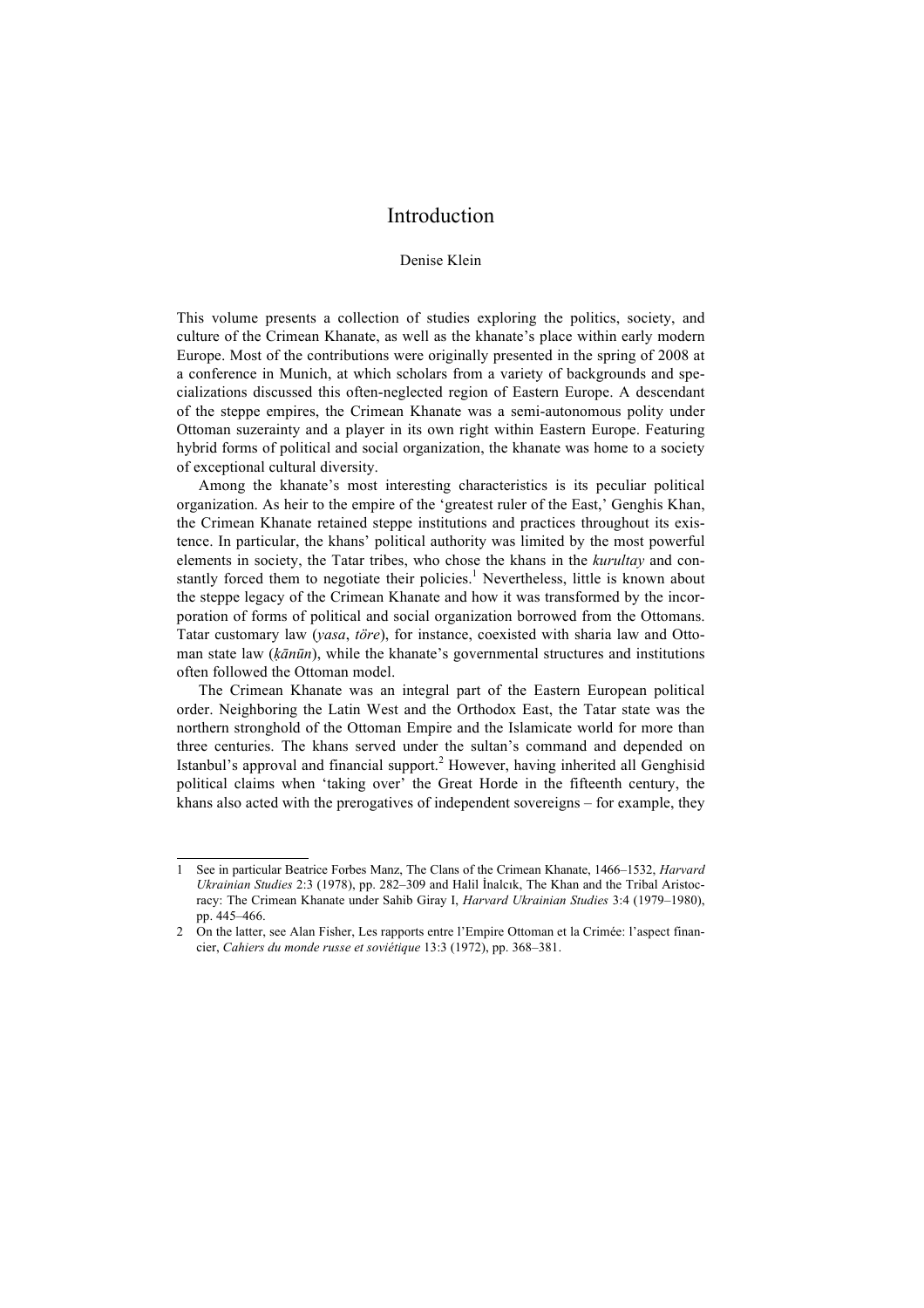### 4 Denise Klein

maintained their own diplomatic relations.3 Further research is required to describe this ambiguous position of the khanate and to replace the obsolete view of the Tatars as simply agents of Ottoman imperialist policy regarding Christian Europe. This investigation would have to begin by distinguishing between official rhetoric, centered on the idea of religious struggle, and policies dictated by pragmatic considerations.

Crimea was a land of great diversity, illustrated, for example, by the variety of religions found on the peninsula. The presence of Muslims and Orthodox, Armenian, and Catholic Christians, as well as Rabbinic and non-Rabbinic Jews was reflected in all spheres of life, from urban space and architecture to art and literature.<sup>4</sup> However, little is known about how people actually lived together and how attributes other than religion, such as gender, kinship or occupation, impacted daily life. Our understanding of how the state handled this diversity is equally imperfect. The situation is rendered even more complex by the fact that people were moving and thinking in spaces that transgressed the political borders of the khanate. This was the case for the Nogay Tatars, who lived as nomadic livestock breeders in the frontier zones and engaged in raids into neighboring countries. Armenian merchants on the peninsula were integrated into trading networks that reached as far as Iran and Western Europe. The Crimean Tatar elite also looked outside the khanate's borders as it came increasingly under the influence of Ottoman culture.<sup>5</sup>

Much of our information on the Crimean Khanate and its people comes from accounts written by travelers from Christian Europe. It is striking that although the khanate was integrated both economically and politically into Eastern Europe, its Christian neighbors typically used the Tatars as 'the other' in order to define themselves as Europeans. Thus, before using these texts as a source of information about Crimea, one needs to be aware of the role this literature played in the process by which the European 'self' came into existence in the early modern era. On the European mental map, the Crimean Tatars were characterized as the last avatars of the steppe horse-riding raiders, or as barbarian versions of the Ottomans. These cate-

<sup>3</sup> See recently Dariusz Kołodziejczyk, *The Crimean Khanate and Poland-Lithuania: International Diplomacy on the European Periphery (15th-18th Century); A Study of Peace Treaties Followed by Annotated Documents*, Leiden 2011.

<sup>4</sup> On religious minorities in Crimea, see most recently Mikhail Kizilov, *Krymskaja Iudeja: Očerki istorii evreev, hazar, karaimov i krymčakov v Krymu s antičnyh vremen do naših dnej* [Crimean Judea: Notes on the history of the Jews, Khazars, Karaites, and Krymchaks in Crimea since ancient times], Simferopol' 2011.

<sup>5</sup> Crimea's economic and cultural relations with other regions are seldom studied, with the exception of the Crimean slave trade; see the article by Gáspár Katkó in this volume for the most recent publications. On Armenian trade networks, see Sebouh D. Aslanian, *From the Indian Ocean to the Mediterranean: The Global Trade Networks of Armenian Merchants from New Julfa*, Berkeley 2011. On Crimean Tatar art and architecture, see Nicole Kançal-Ferrari, *Kırım'dan Kalan Miras Hansaray* [The khans' palace: A heritage from Crimea], Istanbul 2005 and Barbara Kellner-Heinkele, Joachim Gierlichs, and Brigitte Heuer (eds.), *Islamic Art and Architecture in the European Periphery: Crimea, Caucasus, and the Volga-Ural Region*, Wiesbaden 2008.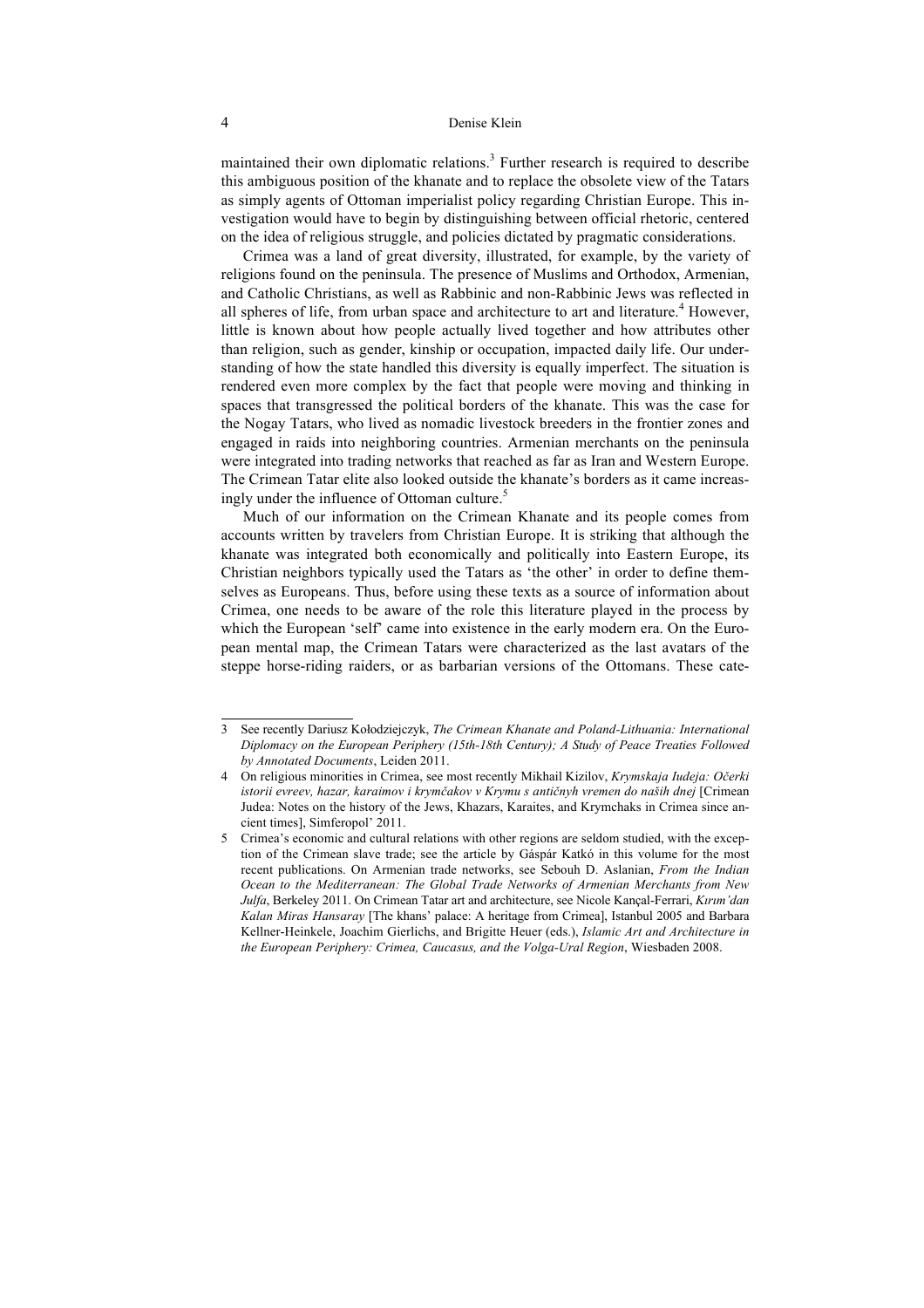#### Introduction 5

gorizations impacted politics, as can be seen in the case of the 'civilizing' Russian conquest of 1783, and have persisted for centuries, outlasting the khanate itself.

Studying the Crimean Khanate in all its complexity requires handling sources written in more than a dozen languages and understanding a number of different regional histories. This can only be achieved by combining diverse expertise through scholarly exchange, an undertaking that often encounters serious obstacles. Research on Crimea is conducted within the framework of the largely unconnected fields of Asian, Middle Eastern, Eastern, and Western European Studies, in many different countries and languages, and typically has a single focus on history, religion, literature, or philology. This means that scholarship on the khanate follows a variety of traditions, each with its own set of questions, and appears in publications addressed to different academic communities.

The present collection of essays, in English and German, brings together research from scholars of different backgrounds and perspectives who share a common interest in Crimea, in an attempt to stimulate interdisciplinary discussion of the khanate. This is timely, since research on the subject has undergone a transformation over the last two decades. Not only have there been major changes regarding the possibilities of studying the Turkic and Tatar past of Eastern Europe, but there has also been a wave of new scholarship through which the region's history is being rewritten. Growing numbers of studies now examine a historical period that had been marginalized since Tsarina Catherine II (1762–1796) annexed the khanate in 1783, when the last ruling house of Genghis Khan disappeared not only from the political but also from the mental map of Eastern Europe.

The Russian Empire and its successors appropriated the newly acquired territory of the khanate and created a national historiography that gave no space to the Turkic and Tatar past. This historiography claimed that Crimea had been Russian since late antiquity or the Middle Ages, describing the khanate's annexation as a "reunification" and legitimizing Russia's imperial expansion by a civilizing rhetoric. Many of these views persisted under the USSR, where, apart from a brief flowering of studies in the decade following the 1917 revolution, research on the Turkic and Tatar past was possible only to a very limited extent.<sup>6</sup> Russian and Ukrainian Studies in the

<sup>6</sup> The most influential publication on the khanate in the Russian language is still Vasilij D. Smirnov's two-volume monograph *Krymskoe hanstvo pod verhovenstvom Otomanskoj Porty do načala XVIII veka* [The Crimean Khanate under the overlordship of the Ottoman Porte up to the beginning of the 18th century], St. Petersburg 1887, and, vol. 2, *Krymskoe hanstvo pod verhovenstvom Otomanskoj Porty v XVIII stoletii* [The Crimean Khanate under the overlordship of the Ottoman Porte in the 18th century], Odessa 1889. For an extensive discussion of Russian, Soviet, and post-1991 scientific and non-scientific literature on Crimea, see Kerstin S. Jobst, *Die Perle des Imperiums. Der russische Krim-Diskurs im Zarenreich*, Konstanz 2007. On the conceptual problems related to the writing of national histories and the Ukrainian case in particular, see the remarks of Paul R. Magocsi, On the Writing of the History of Peoples and States, *Canadian Slavonic Papers* 46:1–2 (2004), pp. 121–140. Magocsi's solution to this, however, is debatable, see Serhii Plokhy, Between History and Nation: Paul Robert Magocsi and the Rewriting of Ukrainian History, *Nationalities Papers: The Journal of Nationalism and Ethnicity*